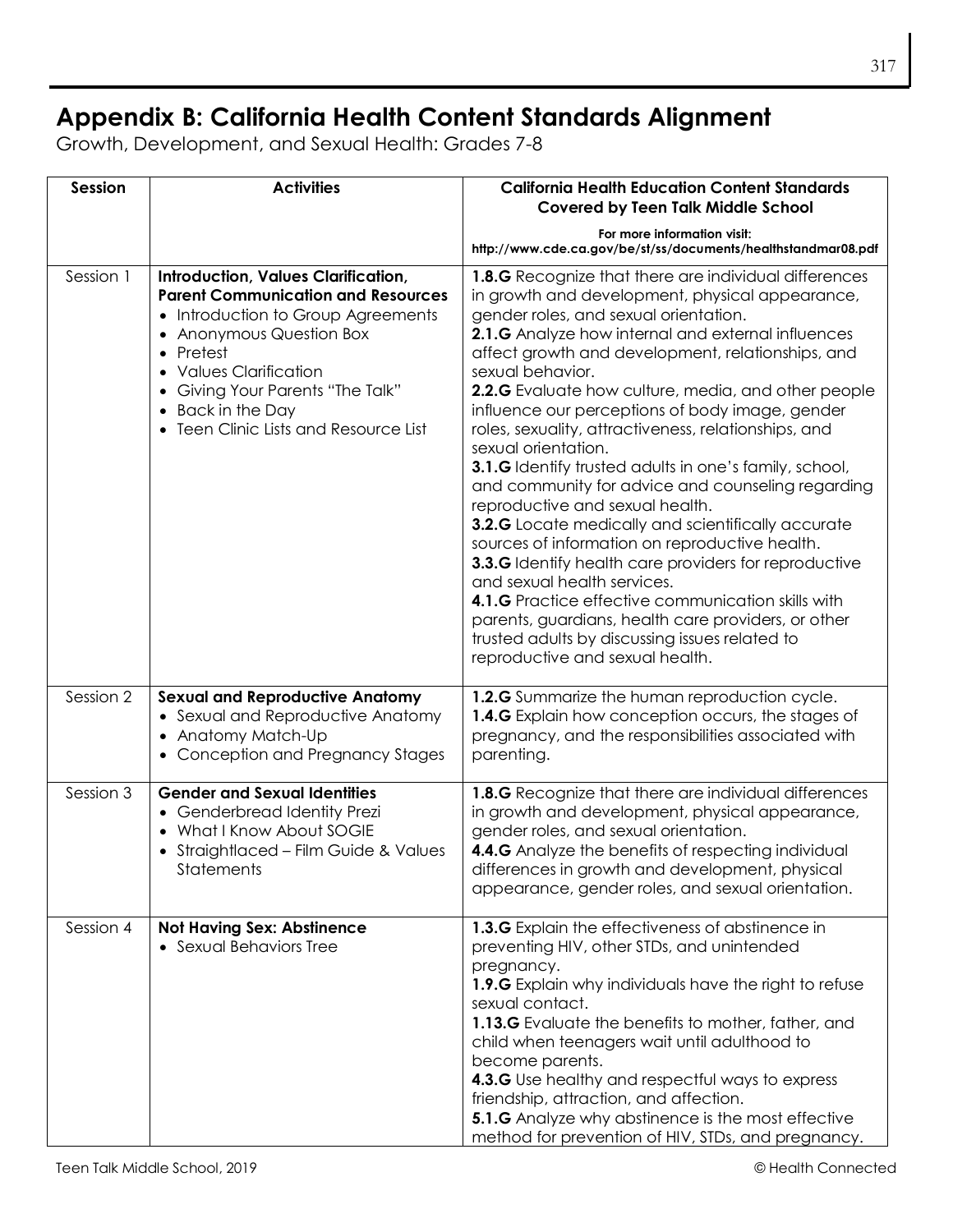| Session 5  | <b>Birth Control</b><br>• All About Birth Control                                                                                           | 1.5.G Explain the effectiveness of FDA-approved<br>condoms and other contraceptives in preventing HIV,<br>other STDs, and unintended pregnancy.<br>5.7.G Use a decision-making process to evaluate the<br>value of using FDA-approved condoms for<br>pregnancy and STD prevention.                                                                                                                                                                                                                                                                                                                                                                    |
|------------|---------------------------------------------------------------------------------------------------------------------------------------------|-------------------------------------------------------------------------------------------------------------------------------------------------------------------------------------------------------------------------------------------------------------------------------------------------------------------------------------------------------------------------------------------------------------------------------------------------------------------------------------------------------------------------------------------------------------------------------------------------------------------------------------------------------|
| Session 6  | <b>Pregnancy Options</b><br>• Pregnancy Options Discussion                                                                                  | 1.12.G Describe responsible prenatal and child care,<br>including California's Safely Surrendered Baby Law.<br>1.13.G Evaluate the benefits to mother, father, and<br>child when teenagers wait until adulthood to<br>become parents.                                                                                                                                                                                                                                                                                                                                                                                                                 |
| Session 7  | <b>Sexually Transmitted Infections</b><br>• STI Information Sheet<br>• Quick Facts About HIV/AIDS<br>• STI Prezi<br>• Condom Demonstrations | 1.5.G Explain the effectiveness of FDA-approved<br>condoms and other contraceptives in preventing HIV,<br>other STDs, and unintended pregnancy.<br><b>1.6.G</b> Identify the short- and long-term effects of HIV,<br>AIDS, and other STDs.<br>1.7.G Identify ways to prevent or reduce the risk of<br>contracting HIV, AIDS, and other STDs.<br>5.7.G Use a decision-making process to evaluate the<br>value of using FDA-approved condoms for<br>pregnancy and STD prevention.<br>6.2.G Describe how HIV, AIDS, other STDs, or<br>pregnancy could impact life goals.<br>8.2.G Promote respect for and dignity of persons living<br>with HIV or AIDS. |
| Session 8  | <b>Relationships</b><br>• Healthy Reasons to Want a<br>Relationship<br>• Relationship Qualities Spectrum<br>What is Love?                   | 2.5.G Recognize that there are individual, family, and<br>cultural differences in relationships.<br>2.6.G Explain how sexual exploitation can occur<br>through the Internet.<br>4.3.G Use healthy and respectful ways to express<br>friendship, attraction, and affection.<br>5.2.G Use a decision-making process to examine the<br>characteristics of healthy relationships.<br>8.1.G Support and encourage safe, respectful, and<br>responsible relationships.                                                                                                                                                                                      |
| Session 9  | <b>Body Image and the Media</b><br>• Body Image Inventory                                                                                   | 2.2.G Evaluate how culture, media, and other people<br>influence our perceptions of body image, gender<br>roles, sexuality, attractiveness, relationships, and<br>sexual orientation.                                                                                                                                                                                                                                                                                                                                                                                                                                                                 |
| Session 10 | <b>Sexual Violence Prevention</b><br>• My Body, My Boundaries                                                                               | 1.9.G Explain why individuals have the right to refuse<br>sexual contact.<br>1.10.G Describe the emotional, psychological, and<br>physical consequences of rape and sexual assault.<br>1.11.G Explain why rape and sexual assault should be<br>reported to authorities and trusted adults.<br>2.3.G Analyze the influence of alcohol and other<br>drugs on sexual behaviors.<br><b>2.4.G</b> Describe situations that could lead to pressure<br>for sexual activity and to the risk of contracting HIV<br>and other STDs.                                                                                                                             |